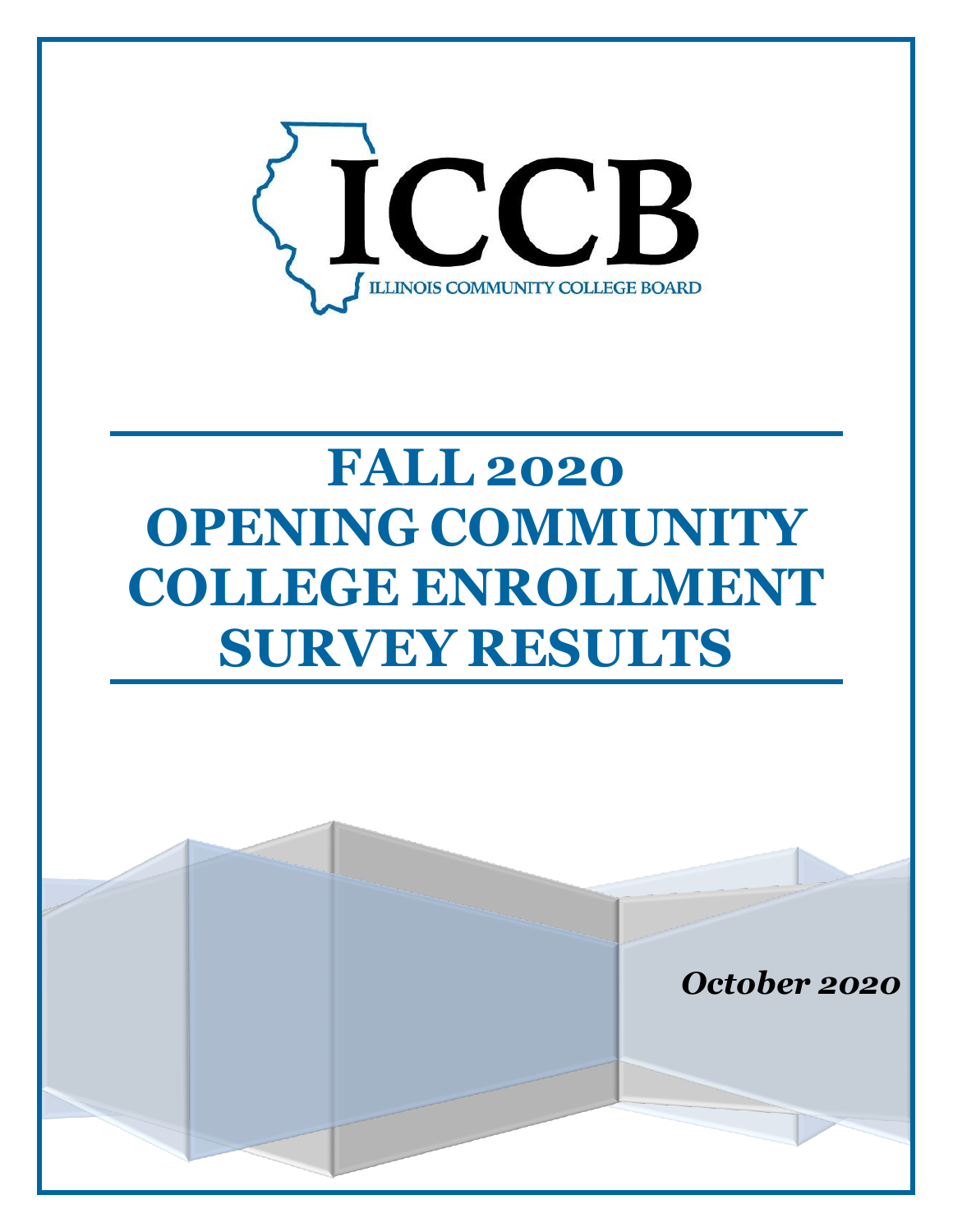ICCB Research and Policy Studies

## **FALL 2020 OPENING ENROLLMENT SURVEY RESULTS**

**Statewide Results.** All 48 Illinois Community Colleges implemented campus measures to ensure a safe instructional environment during the ongoing COVID-19 pandemic outbreak and employed substantial adjustments to instruction by moving many courses to remote or online modalities. Beyond flexible course offerings, community colleges are extending fiscal resources to students through Coronavirus Aid, Relief, and Economic Security (CARES) Act and philanthropic funding to mitigate financial constraints to the extent possible. Still, with community colleges being openaccess institutions and serving a significant number of at-risk students, the pandemic has exacerbated issues for that population ranging from fiscal to technological. Illinois Community College System Fall 2020 enrollment is reflective of the current pandemic challenges and consistent with national community college enrollment declines. According to a [Report](https://nscresearchcenter.org/stay-informed/) by the [National Student Clearinghouse \(NSC\) Research Center,](https://nscresearchcenter.org/) community college enrollments nationally in Fall 2020 have declined by 7.5 percent compared to Fall 2019.<sup>1</sup>

Systemwide, 234,132 students enrolled at Illinois Community Colleges in credit coursework in Fall 2020. The number of students enrolling in courses at Illinois community colleges as of the end of regular registration for Fall 2020 is 37,204 fewer than in Fall 2019.

[Table 1](#page-1-0) provides system-wide comparative fall census enrollment counts for the last five years as well as 2001 and 2006. The Illinois Community College System experienced record-level Fall enrollments in recent years with peak headcount enrollment during the Great Recession. Statewide opening headcount enrollments and Full-time Equivalent enrollments have continued to decrease since that time (ten consecutive years). Fall 2020 headcount enrollments have decreased 33.2 percent since Fall 2006 and 30.9 percent since Fall 2001. Fall 2019 FTE enrollments have decreased 29.8 percent from Fall 2006 and decreased 24.5 percent from Fall 2001.

### <span id="page-1-0"></span>**Table 1 SUMMARY OF OPENING FALL ENROLLMENT IN ILLINOIS PUBLIC COMMUNITY COLLEGES FROM 2001, 2006, 2016-2020**

|                                | 2001     | 2006    | 2016    | 2017     | 2018     | 2019     | 2020     |
|--------------------------------|----------|---------|---------|----------|----------|----------|----------|
| Headcount                      | 339,002  | 350,508 | 304,173 | 293,417  | 283,415  | 271,336  | 234,132  |
| % Change from<br>Previous Year | $-0.3\%$ | $-0.7%$ | $-3.8%$ | $-3.5%$  | $-3.4%$  | $-4.3%$  | $-13.7%$ |
| <b>FTE</b>                     | 183,024  | 196,868 | 176,797 | 170,303  | 164,405  | 157,873  | 138,139  |
| % Change from<br>Previous Year | 2.3%     | $-0.3%$ | $-3.8%$ | $-3.7\%$ | $-3.5\%$ | $-4.0\%$ | $-12.5%$ |

<sup>1</sup> NSC early fall results are as of September 10 with 18% of community colleges reporting.

**\_\_\_\_\_\_\_\_\_\_\_\_\_\_\_\_\_\_\_\_\_\_\_\_\_\_\_\_\_\_**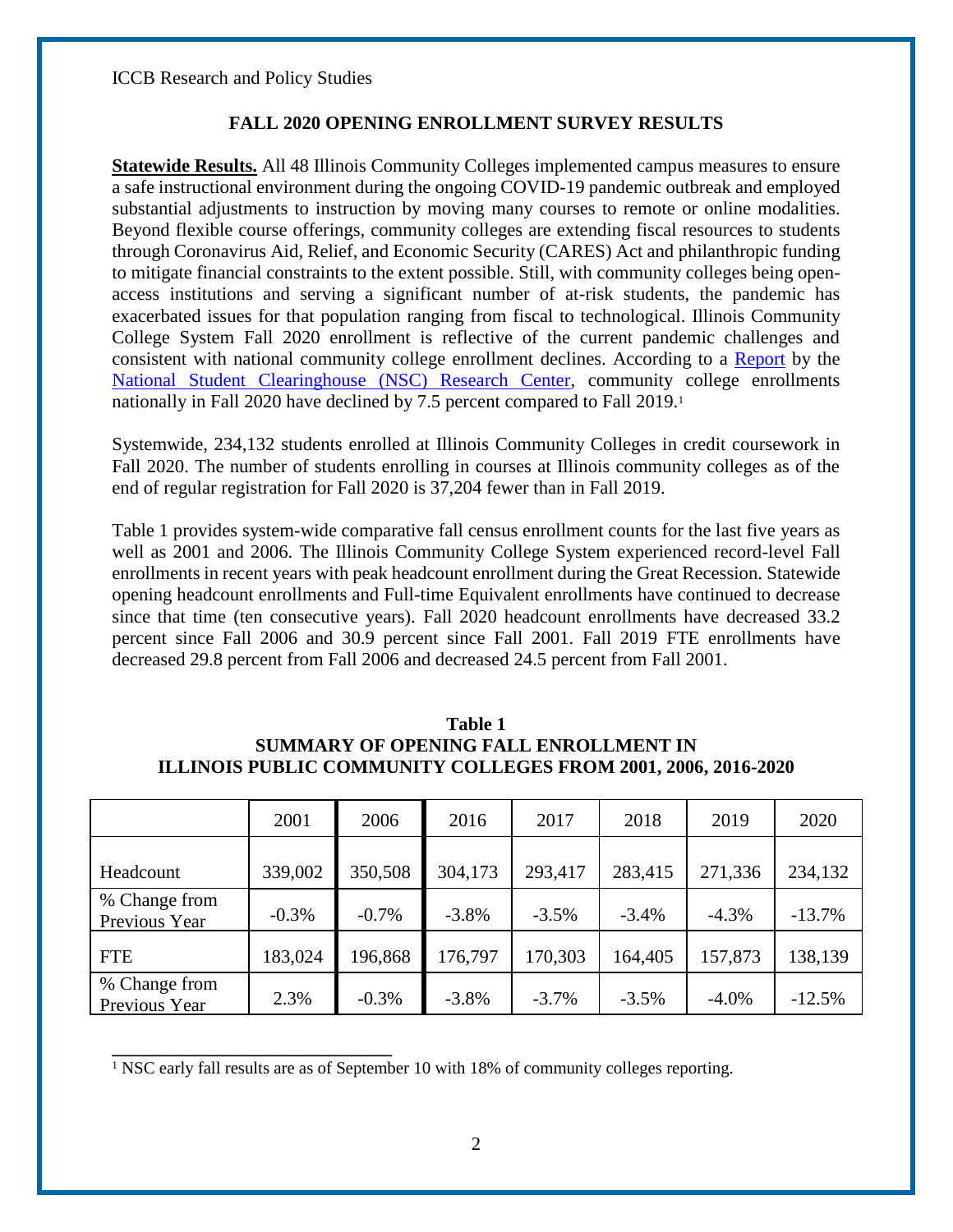ICCB Research and Policy Studies

While fall enrollments have declined in recent years, the numbers of graduates in the Illinois Community College System have increased considerably since 2001 and 2006. Approximately 66,000 student completions occurred in 2020 compared to 38,420 in 2001 and 49,627 in 2006.

Community colleges educate and train many part-time students. FTE figures reflect the total number of credit hours being taken by students divided by 15, which is the number of semester hours traditionally considered a full-time class load. The FTE enrollment was 138,139 in Fall 2020. Statewide FTE enrollments are down the equivalent of 19,734 full-time students (FTE -12.5 percent) from Fall 2019.



**Figure 1: Opening Fall Headcount and FTE Enrollment, 2016-2020**

These opening enrollments reflect the end of the regular fall registration period which is usually the 10th day of class. These preliminary counts are from the web-based Fall 2020 Enrollment Survey. Results are verified as the detailed Fall Enrollment (E1) data submissions are finalized.

**Results by College**. Table 2 provides comparative information by college for Fall 2016 through 2020 headcount enrollments. A one-year comparison between Fall 2019 and Fall 2020 among the 48 community colleges shows that there are fifteen colleges with enrollment decreases for every college that reported an enrollment gain. Forty-five colleges reported headcount decreases of one percent or more. Three colleges exhibited headcount enrollment increases of one percent or above. None of the colleges experienced little or no change (less than one percent).

Table 3 provides college level comparative data on FTE enrollments for the most recent five-year period. Over the past year, FTE decreases are posted by 46 colleges, and two colleges reported increases. None of the colleges experienced little or no change in FTE.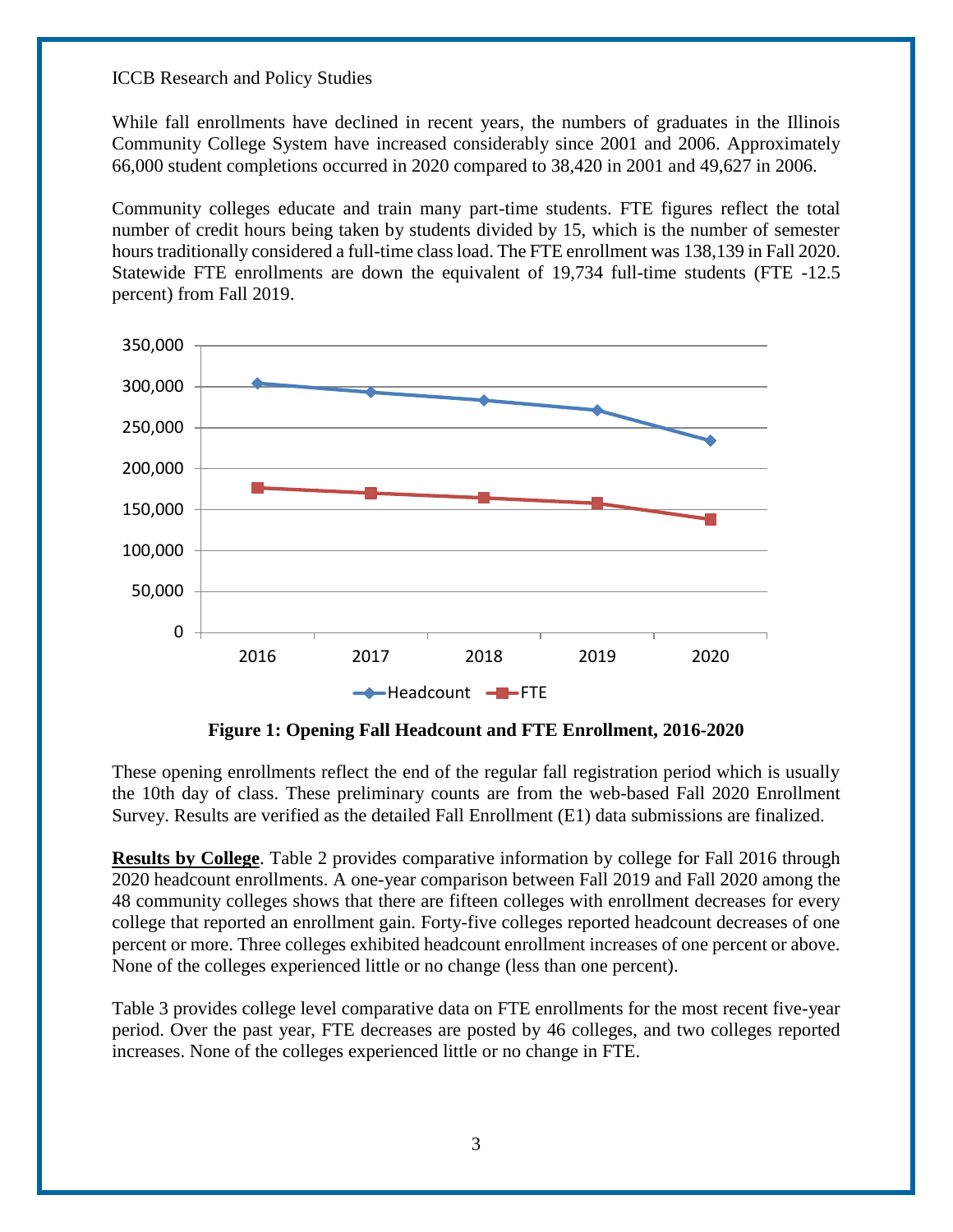ICCB Research and Policy Studies

**Online Enrollment by College**. Online instruction is an important part of the delivery of instructional programs in the community college system. Fall 2020 is the thirteenth year that online enrollments have been reported from all colleges in the Opening Fall Enrollment Survey. Tables 4 and 5 provide unduplicated and duplicated headcount online enrollment for Fall 2016 through Fall 2020. There are 351,462 duplicated online enrollments and 144,631 unduplicated online enrollments for Fall 2020. Duplicated online headcount enrollments increased 229.6 percent (+244,829) from Fall 2019, while Fall 2020 unduplicated online enrollments increased 119.4 percent with 78,706 more students than Fall 2019. Based on unduplicated beginning of term counts, in Fall 2020 online headcount enrollments (unduplicated) accounted for 61.8 percent of overall headcount enrollments which is more than double from last year (24.3 percent).

Table 6 provides opening online FTE enrollments for Fall 2016 through Fall 2020. There are 74,015 online FTE enrollments in Fall 2020, which is an increase over Fall 2019 (250.2 percent or +52,878 FTE). In Fall 2020, online FTE enrollments accounted for 53.6 percent of overall opening FTE enrollments, which is quadruple from Fall 2019 (13.4 percent).

The Fall 2020 online unduplicated headcount is 79.7 percent above its corresponding 5-year average ( $N = 80,466$ ). The Fall 2020 online duplicated headcount is also above its 5-year average  $(+130.3 \text{ percent}; N = 152,602)$ . The online FTE for Fall 2020 is above its 5-year average  $(+139.2 \text{ m})$ percent;  $N = 30,942$ ).

**Additional Background**. The Fall 2020 preliminary summary student counts in this report (Fall 2020 Opening Enrollment Report) derive from the web-based ICCB Fall 2020 Enrollment Survey. Fall opening enrollment information for credit-generating students are recorded by the colleges at the end of the regular fall registration period, which is typically the 10th day of class. Beyond the survey, which allows ICCB and the Illinois Community College System to timely address stakeholder inquiries about fall enrollment, ICCB also annually collects student-level data from community colleges for the fall term. Upon finalization of the data in late-fall, the nuanced data will allow ICCB to more fully analyze the impact of the COVID-19 pandemic on instructional areas, demographics, and other student characteristics

It should be noted these counts also only provide a "snapshot" of opening fall term enrollment for year-to-year and institution-to-institution comparisons. The diversity of the community college system and its students is not fully captured in these opening enrollment snapshot data. Community college flexible scheduling (e.g., modules, other intensive late start classes, etc.) is necessary to accommodate student schedules and compete successfully in the marketplace. Hence, enrollment trends are more fully captured through use of annual data. More complete data are available via [ICCB's Data Book.](https://www.iccb.org/data/data-characteristics/) The joint ICCB-IBHE [Illinois Postsecondary Profiles](http://illinoispostsecondaryprofiles.com/) platform also provides pertinent trend information on Enrollment, Affordability, Progress, Advancement, and Completion for all 2- and 4-year higher education institutions in Illinois.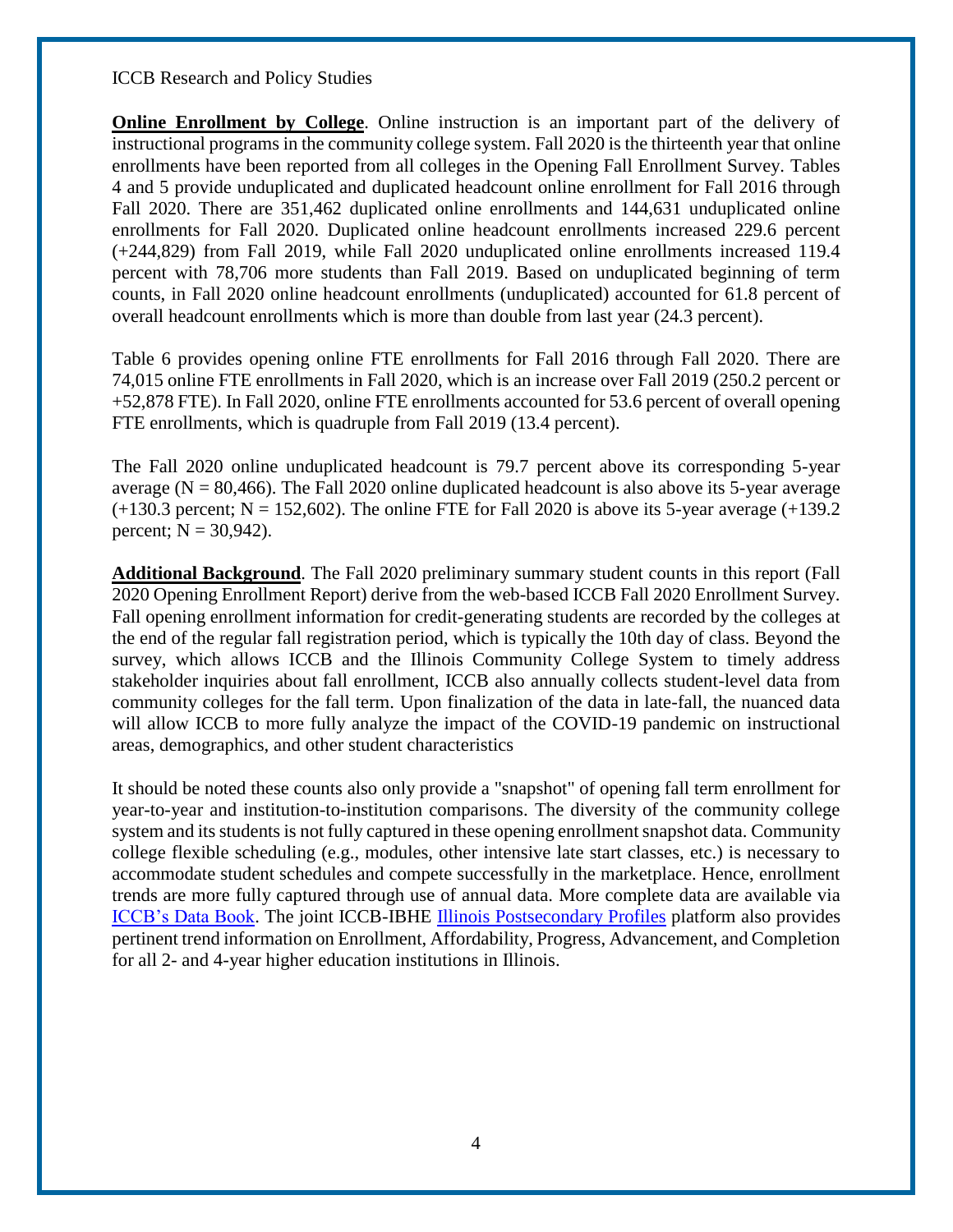# $\langle$ **iCCB**

#### **Illinois Community College Board Table 2 COMPARISON OF FINAL FALL 2016-2019 OPENING HEADCOUNT ENROLLMENT WITH FALL 2020 PRELIMINARY OPENING ENROLLMENT**

| Dist. |                           | <b>Fall 2016</b> | <b>Fall 2017</b> | <b>Fall 2018</b> | <b>Fall 2019</b> | <b>Fall 2020</b> | % Change  | % Change  |
|-------|---------------------------|------------------|------------------|------------------|------------------|------------------|-----------|-----------|
| No.   | District/College          | Headcount        | Headcount        | Headcount        | Headcount        | Headcount        | 2016-2020 | 2019-2020 |
|       |                           |                  |                  |                  |                  |                  |           |           |
| 503   | <b>Black Hawk</b>         | 5,613            | 4.926            | 4,333            | 4,472            | 3,743            | $-33.3%$  | $-16.3%$  |
| 518   | Carl Sandburg             | 1,927            | 1,947            | 1,860            | 1,925            | 1,755            | $-8.9$    | $-8.8$    |
| 508   | City Colleges of Chicago  | (47, 680)        | (47, 454)        | (45,938)         | (40, 508)        | (35, 823)        | $(-24.9)$ | $(-11.6)$ |
| 02    | Harold Washington         | 8,486            | 8,869            | 8,643            | 7,276            | 6,468            | $-23.8$   | $-11.1$   |
| 04    | Harry S Truman            | 8,998            | 8,186            | 7,673            | 6,365            | 5,269            | $-41.4$   | $-17.2$   |
| 01    | Kennedy-King              | 3,472            | 3,395            | 3,136            | 2,410            | 1,880            | $-45.9$   | $-22.0$   |
| 03    | Malcolm X                 | 6,183            | 6,713            | 7,104            | 6,997            | 7,324            | 18.5      | 4.7       |
| 05    | Olive-Harvey              | 2,979            | 2,882            | 2,663            | 2,177            | 1,931            | $-35.2$   | $-11.3$   |
| 06    | Richard J. Daley          | 7,407            | 7,182            | 6,942            | 6,521            | 4,998            | $-32.5$   | $-23.4$   |
| 07    | <b>Wilbur Wright</b>      | 10,155           | 10,227           | 9,777            | 8,762            | 7,953            | $-21.7$   | $-9.2$    |
| 502   | College of DuPage         | 26,901           | 26,165           | 24,900           | 23,903           | 21,010           | $-21.9$   | $-12.1$   |
| 532   | College of Lake County    | 14,768           | 14,590           | 14,193           | 13,743           | 11,854           | $-19.7$   | $-13.7$   |
| 507   | Danville Area             | 2,666            | 2,645            | 2,620            | 2,644            | 2,462            | $-7.7$    | $-6.9$    |
| 509   | Elgin                     | 9,918            | 9,599            | 9,567            | 9,931            | 7,882            | $-20.5$   | $-20.6$   |
| 512   | Harper                    | 14,142           | 13,749           | 13,530           | 13,477           | 12,199           | $-13.7$   | $-9.5$    |
| 540   | Heartland                 | 5,282            | 5,193            | 5,063            | 4,974            | 4,485            | $-15.1$   | $-9.8$    |
| 519   | Highland                  | 1,857            | 1,678            | 1,596            | 1,511            | 1,276            | $-31.3$   | $-15.6$   |
| 514   | <b>Illinois Central</b>   | 9,290            | 9,266            | 8,875            | 8,749            | 7,912            | $-14.8$   | $-9.6$    |
| 529   | Illinois Eastern          | (8, 414)         | (7, 528)         | (6, 712)         | (6, 196)         | (5, 113)         | $(-39.2)$ | $(-17.5)$ |
| 04    | Frontier                  | 1,952            | 1,791            | 1,931            | 1,719            | 1,262            | $-35.3$   | -26.6     |
| 01    | Lincoln Trail             | 934              | 933              | 892              | 797              | 723              | $-22.6$   | $-9.3$    |
| 02    | <b>Olney Central</b>      | 1,198            | 1,142            | 1,112            | 1,034            | 906              | $-24.4$   | $-12.4$   |
| 03    | Wabash Valley             | 4,330            | 3,662            | 2,777            | 2,646            | 2,222            | $-48.7$   | $-16.0$   |
| 513   | <b>Illinois Valley</b>    | 3,206            | 3,241            | 2,958            | 2,841            | 2,415            | $-24.7$   | $-15.0$   |
| 530   | John A. Logan             | 4,424            | 3,933            | 4,040            | 3,744            | 3,328            | $-24.8$   | $-11.1$   |
| 539   | John Wood                 | 1,968            | 1,896            | 1,924            | 1,934            | 1,881            | -4.4      | $-2.7$    |
| 525   | Joliet Junior             | 15,383           | 14,910           | 14,726           | 14,318           | 10,267           | $-33.3$   | $-28.3$   |
| 520   | Kankakee                  | 3,078            | 3,025            | 2,822            | 2,601            | 2,245            | $-27.1$   | $-13.7$   |
| 501   | Kaskaskia                 | 3,665            | 3,107            | 3,164            | 3,248            | 2,785            | $-24.0$   | $-14.3$   |
| 523   | Kishwaukee                | 3,775            | 3,417            | 3,307            | 3,060            | 2,626            | $-30.4$   | $-14.2$   |
| 517   | Lake Land                 | 5,107            | 4,965            | 4,583            | 4,466            | 3,862            | $-24.4$   | $-13.5$   |
| 536   | Lewis and Clark           | 7,272            | 7,000            | 6,698            | 6,413            | 4,683            | $-35.6$   | $-27.0$   |
| 526   | Lincoln Land              | 5,744            | 6,259            | 5,565            | 5,446            | 4,977            | $-13.4$   | $-8.6$    |
| 528   | <b>McHenry County</b>     | 6,371            | 6,843            | 7,031            | 7,473            | 7,814            | 22.6      | 4.6       |
| 524   | Moraine Valley            | 15,021           | 14,620           | 13,762           | 13,032           | 11,026           | $-26.6$   | $-15.4$   |
| 527   | Morton                    | 4,397            | 4,387            | 4,351            | 4,439            | 3,618            | $-17.7$   | $-18.5$   |
|       | 535 Oakton                | 9,443            | 8,907            | 8,454            | 8,083            | 7,079            | $-25.0$   | $-12.4$   |
| 505   | Parkland                  | 7,569            | 7,159            | 7,074            | 6,510            | 5,758            | $-23.9$   | $-11.6$   |
| 515   | <b>Prairie State</b>      | 4,484            | 4,409            | 3,946            | 3,843            | 2,714            | $-39.5$   | $-29.4$   |
| 521   | Rend Lake                 | 2,489            | 2,333            | 2,486            | 2,287            | 1,802            | $-27.6$   | $-21.2$   |
| 537   | Richland                  | 2,839            | 2,515            | 2,476            | 2,846            | 2,235            | $-21.3$   | $-21.5$   |
| 511   | <b>Rock Valley</b>        | 7,699            | 6,378            | 6,244            | 6,092            | 5,762            | $-25.2$   | $-5.4$    |
| 506   | Sauk Valley               | 1,892            | 1,754            | 1,628            | 1,616            | 1,386            | $-26.7$   | $-14.2$   |
| 531   | Shawnee                   | $1,824$ ^        | 1,505            | 1,125            | 1,083            | 1,176            | $-35.5$   | 8.6       |
|       | 510 South Suburban        | 3,703            | 3,921            | 4,232            | 4,066            | 3,388            | $-8.5$    | $-16.7$   |
|       | 533 Southeastern Illinois | 1,820            | 1,655            | 1,650            | 1,732            | 1,263            | $-30.6$   | $-27.1$   |
|       | 522 Southwestern Illinois | 9,515            | 8,859            | 8,841            | 8,508            | 6,906            | $-27.4$   | $-18.8$   |
|       | 534 Spoon River           | 1,560            | 1,489            | 1,436            | 1,386            | 1,239            | $-20.6$   | $-10.6$   |
|       | 504 Triton                | 11,386           | 10,672           | 10,529           | 9,571            | 8,819            | $-22.5$   | $-7.9$    |
|       | 516 Waubonsee             | 10,081           | 9,518            | 9,176            | 8,665            | 7,564            | $-25.0%$  | $-12.7%$  |
|       | Totals                    | 304,173          | 293,417          | 283,415          | 271,336          | 234,132          | $-23.0%$  | $-13.7%$  |

^ After 2016 report publication further data validation at Shawnee CC resulted in a Fall 2016 headcount of 1,824 which is an increase of 0.3% from the previous year

SOURCE OF DATA: ICCB Centralized Data System--Fall Enrollment (E1) for Fall 2016-2019 and Fall Enrollment Survey for Fall 2020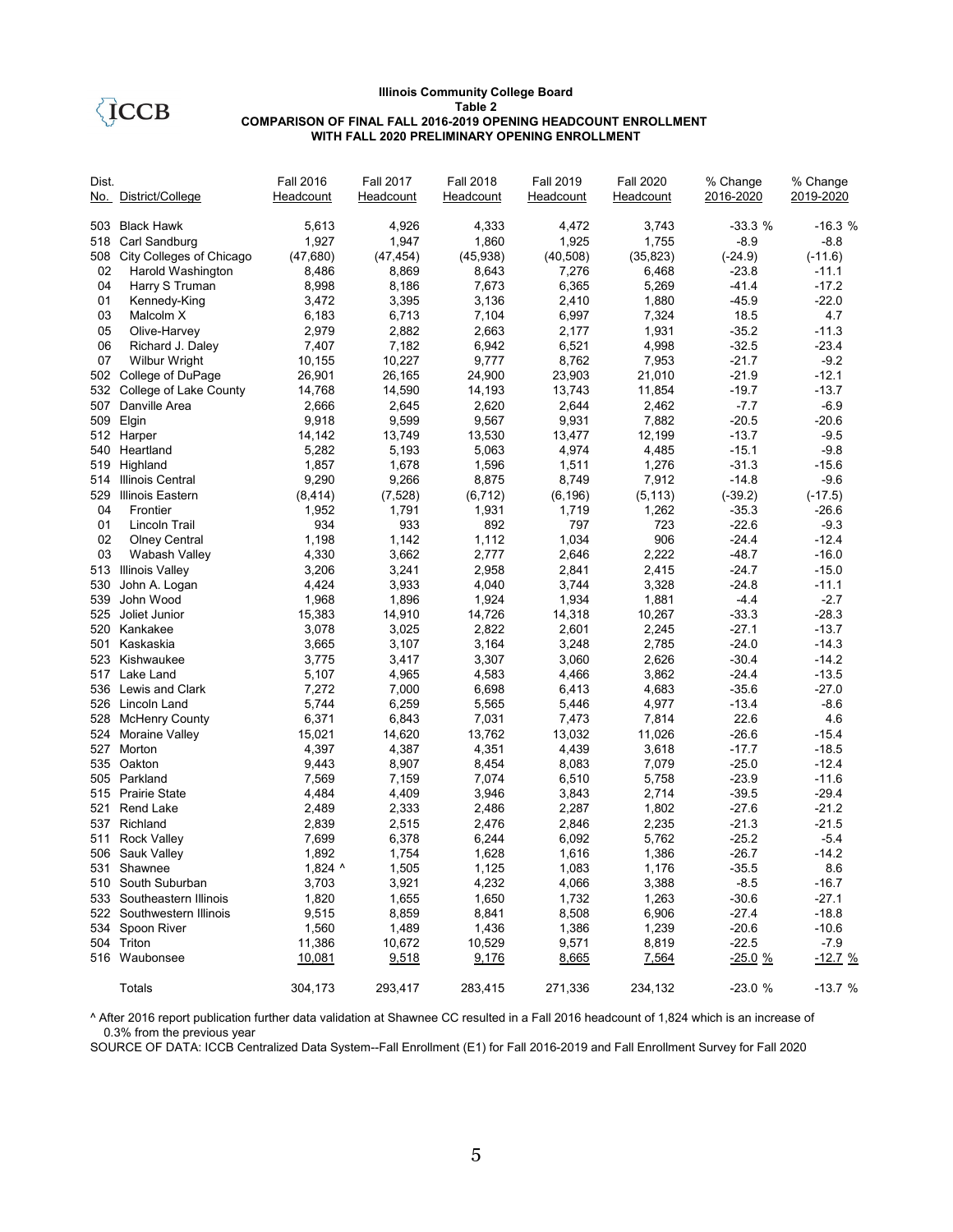#### **Illinois Community College Board Table 3 COMPARISON OF FINAL FALL 2016-2019 OPENING FTE ENROLLMENT WITH FALL 2020 PRELIMINARY OPENING FTE ENROLLMENT**

| Dist. |                           | <b>Fall 2016</b> | <b>Fall 2017</b> | <b>Fall 2018</b> | <b>Fall 2019</b> | <b>Fall 2020</b> | % Change                 | % Change  |
|-------|---------------------------|------------------|------------------|------------------|------------------|------------------|--------------------------|-----------|
|       | No. District/College      | <b>FTE</b>       | <b>FTE</b>       | <b>FTE</b>       | <b>FTE</b>       | <b>FTE</b>       | 2016-2020                | 2019-2020 |
| 503   | <b>Black Hawk</b>         | 3,215            | 2,835            | 2,577            | 2,533            | 2,222            | $-30.9%$                 | $-12.3%$  |
| 518   | Carl Sandburg             | 1,311            | 1,276            | 1,203            | 1,217            | 1,076            | $-17.9$                  | $-11.6$   |
| 508   | City Colleges of Chicago  | (29, 562)        | (29, 128)        | (28, 517)        | (25, 726)        | (21, 691)        | $(-26.6)$                | $(-15.7)$ |
| 02    | Harold Washington         | 6,046            | 6,060            | 5,836            | 4,914            | 4,082            | $-32.5$                  | $-16.9$   |
| 04    | Harry S Truman            | 4,830            | 4,453            | 4,370            | 3,498            | 2,914            | $-39.7$                  | $-16.7$   |
| 01    | Kennedy-King              | 2,285            | 2,051            | 1,999            | 1,806            | 1,205            | $-47.3$                  | $-33.3$   |
| 03    | Malcolm X                 | 3,934            | 4,229            | 4,462            | 4,744            | 4,550            | 15.6                     | $-4.1$    |
| 05    | Olive-Harvey              | 1,722            | 1,615            | 1,474            | 1,392            | 1,178            | $-31.6$                  | $-15.4$   |
| 06    | Richard J. Daley          | 4,724            | 4.670            | 4,389            | 3,954            | 2,878            | $-39.1$                  | $-27.2$   |
| 07    | <b>Wilbur Wright</b>      | 6,021            | 6,050            | 5,986            | 5,417            | 4,882            | $-18.9$                  | $-9.9$    |
| 502   | College of DuPage         | 15,133           | 14,633           | 13,677           | 13,329           | 12,080           | $-20.2$                  | $-9.4$    |
| 532   | College of Lake County    | 8,208            | 8,163            | 8,019            | 7,848            | 6,975            | $-15.0$                  | $-11.1$   |
| 507   | Danville Area             | 1,505            | 1,484            | 1,443            | 1,388            | 1,204            | $-20.0$                  | $-13.3$   |
| 509   |                           | 5,773            | 5,679            | 5,577            | 5,732            | 4,847            | $-16.0$                  | $-15.4$   |
|       | Elgin                     | 8,131            | 7,908            | 7,740            | 7,713            | 7,264            | $-10.7$                  | $-5.8$    |
| 512   | Harper                    |                  |                  |                  |                  |                  | $-17.5$                  | $-10.8$   |
| 540   | Heartland                 | 3,219            | 3,241            | 3,055            | 2,978            | 2,657            | $-25.0$                  | $-8.3$    |
| 519   | Highland                  | 1,165            | 1,106            | 1,053            | 952              | 874              |                          |           |
| 514   | <b>Illinois Central</b>   | 5,318            | 5,242            | 5,008            | 4,892            | 4,373            | $-17.8$                  | $-10.6$   |
| 529   | Illinois Eastern          | (3, 127)         | (3,015)          | (2,850)          | (2,667)          | (2, 431)         | $(-22.3)$                | $(-8.8)$  |
| 04    | Frontier                  | 576              | 607              | 580              | 559              | 540              | -6.3                     | $-3.5$    |
| 01    | Lincoln Trail             | 646              | 650              | 613              | 575              | 567              | $-12.2$                  | $-1.4$    |
| 02    | <b>Olney Central</b>      | 755              | 767              | 749              | 710              | 638              | $-15.5$                  | $-10.2$   |
| 03    | Wabash Valley             | 1,150            | 991              | 909              | 822              | 686              | $-40.3$                  | $-16.5$   |
| 513   | Illinois Valley           | 1,981            | 1,906            | 1,718            | 1,689            | 1,519            | $-23.3$                  | $-10.1$   |
| 530   | John A. Logan             | 2,649            | 2,575            | 2,530            | 2,378            | 2.122            | $-19.9$                  | $-10.8$   |
| 539   | John Wood                 | 1,331            | 1,268            | 1,293            | 1,299            | 1,252            | $-5.9$                   | $-3.6$    |
| 525   | Joliet Junior             | 8,662            | 8,479            | 8,146            | 8,022            | 6,308            | $-27.2$                  | $-21.4$   |
| 520   | Kankakee                  | 1,816            | 1,694            | 1,642            | 1,557            | 1,431            | $-21.2$                  | $-8.1$    |
| 501   | Kaskaskia                 | 2,010            | 1,796            | 1,843            | 1,899            | 1,641            | $-18.4$                  | $-13.6$   |
| 523   | Kishwaukee                | 2,362            | 2,146            | 2,021            | 1,816            | 1,553            | $-34.2$                  | $-14.5$   |
| 517   | Lake Land                 | 3,215            | 3,153            | 2,999            | 2,900            | 2,605            | $-19.0$                  | $-10.2$   |
| 536   | Lewis and Clark           | 3,566            | 3,375            | 3,283            | 3,153            | 2,539            | $-28.8$                  | $-19.5$   |
| 526   | Lincoln Land              | 3,620            | 3,677            | 3,468            | 3,413            | 3,123            | $-13.7$                  | $-8.5$    |
| 528   | <b>McHenry County</b>     | 3,584            | 3,747            | 3,777            | 3,893            | 3,976            | 10.9                     | 2.1       |
| 524   | Moraine Valley            | 9,152            | 8,825            | 8,340            | 7,712            | 6,410            | $-30.0$                  | $-16.9$   |
| 527   | Morton                    | 2,467            | 2,485            | 2,402            | 2,391            | 2,019            | $-18.2$                  | $-15.6$   |
|       | 535 Oakton                | 5,053            | 4,829            | 4,659            | 4,497            | 4,189            | $-17.1$                  | $-6.8$    |
|       | 505 Parkland              | 4,719            | 4,386            | 4,297            | 4,003            | 3,528            | $-25.2$                  | $-11.9$   |
|       | 515 Prairie State         | 2,630            | 2,579            | 2,305            | 2,242            | 1,618            | $-38.5$                  | $-27.9$   |
| 521   | <b>Rend Lake</b>          | 1,736            | 1,621            | 1,670            | 1,544            | 1,263            | $-27.3$                  | $-18.2$   |
| 537   | Richland                  | 1,591            | 1,433            | 1,397            | 1,500            | 1,219            | $-23.4$                  | $-18.7$   |
| 511   | <b>Rock Valley</b>        | 4,936            | 4,126            | 4,078            | 4,033            | 3,817            | $-22.7$                  | $-5.4$    |
|       | 506 Sauk Valley           | 1,194            | 1,094            | 1,028            | 1,046            | 915              | $-23.4$                  | $-12.6$   |
| 531   | Shawnee                   | 1,057            | 903              | 891              | 843              | 863              | $-18.4$                  | 2.4       |
|       | 510 South Suburban        | 2,256            | 2,060            | 2,067            | 1,939            | 1,644            | $-27.1$                  | $-15.2$   |
|       | 533 Southeastern Illinois | 930              | 878              | 837              | 870              | 701              | $-24.6$                  | $-19.4$   |
|       | 522 Southwestern Illinois | 6,169            | 5,751            | 5,514            | 5,388            | 4,510            | $-26.9$                  | $-16.3$   |
|       | 534 Spoon River           | 985              | 918              | 846              | 848              | 757              | $-23.2$                  | $-10.7$   |
|       | 504 Triton                | 6,098            | 5,883            | 5,812            | 5,411            | 4,796            | $-21.4$                  | $-11.4$   |
|       | 516 Waubonsee             | 5,361            | 5,007            | 4,825            | 4,613            | 4,129            | $-23.0$<br>$\frac{0}{2}$ | $-10.5%$  |
|       | Totals                    | 176,797          | 170,303          | 164,405          | 157,873          | 138,139          | $-21.9 %$                | $-12.5%$  |

SOURCE OF DATA: ICCB Centralized Data System--Fall Enrollment (E1) for Fall 2016-2019 and Fall Enrollment Survey for Fall 2020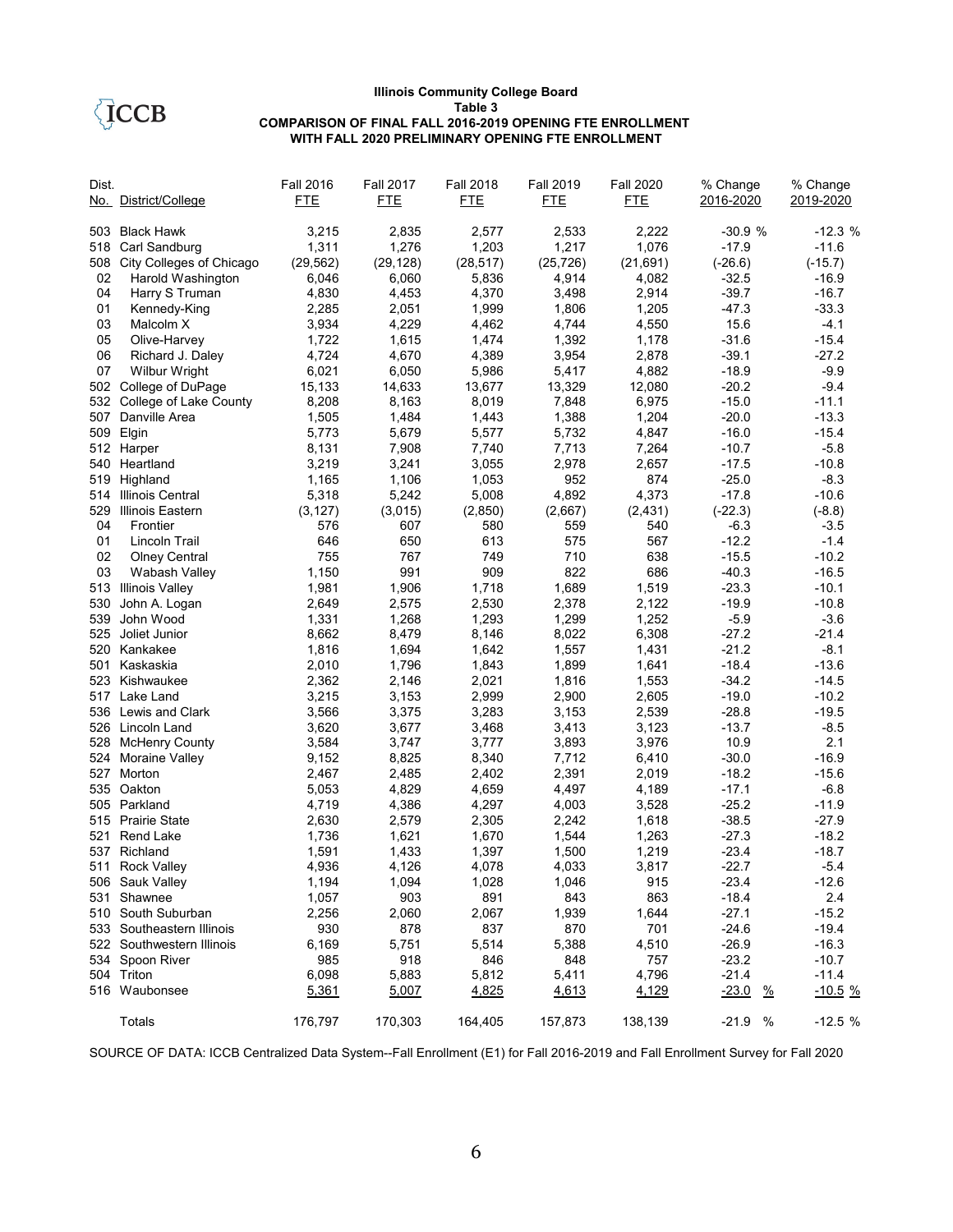#### **Illinois Community College Board Table 4 PRELIMINARY OPENING UNDUPLICATED ONLINE ENROLLMENT FALL 2016-2020**

| Dist.<br>No. | District/College                          | <b>Fall 2016</b><br>Unduplicated | <b>Fall 2017</b><br>Unduplicated | <b>Fall 2018</b><br>Unduplicated | <b>Fall 2019</b><br>Unduplicated | <b>Fall 2020</b><br>Unduplicated | % Change<br>2016-2020 | % Change<br>2019-2020 |
|--------------|-------------------------------------------|----------------------------------|----------------------------------|----------------------------------|----------------------------------|----------------------------------|-----------------------|-----------------------|
|              |                                           |                                  |                                  |                                  |                                  |                                  |                       |                       |
| 503          | <b>Black Hawk</b>                         | 1,433                            | 1,526<br>738                     | 1,482                            | 1,511                            | 2,656                            | 85.3 %                | 75.8 %                |
| 518<br>508   | Carl Sandburg<br>City Colleges of Chicago | 566<br>(4, 184)                  | (4,510)                          | 761<br>(4, 873)                  | 836<br>(5,401)                   | 1,250                            | 120.8                 | 49.5                  |
| 02           | Harold Washington                         | 1,207                            | 1,394                            | 1,481                            | 1,534                            | (6,996)<br>1,882                 | (67.2)<br>55.9        | (29.5)<br>22.7        |
| 04           | Harry S Truman                            | 565                              | 550                              | 518                              | 624                              | 854                              | 51.2                  | 36.9                  |
| 01           | Kennedy-King                              | 271                              | 234                              | 274                              | 263                              | 315                              | 16.2                  | 19.8                  |
| 03           | Malcolm X                                 | 638                              | 709                              | 840                              | 1,057                            | 1,362                            | 113.5                 | 28.9                  |
| 05           | Olive-Harvey                              | 264                              | 243                              | 269                              | 312                              | 388                              | 47.0                  | 24.4                  |
| 06           | Richard J. Daley                          | 397                              | 404                              | 459                              | 465                              | 719                              | 81.1                  | 54.6                  |
| 07           | Wilbur Wright                             | 842                              | 976                              | 1,032                            | 1,146                            | 1,476                            | 75.3                  | 28.8                  |
| 502          | College of DuPage                         | 5,632                            | 5,848                            | 5,833                            | 6,034                            | 11,961                           | 112.4                 | 98.2                  |
| 532          | College of Lake County                    | 2,901                            | 3,172                            | 3,110                            | 3,223                            | 10,805                           | 272.5                 | 235.2                 |
| 507          | Danville Area                             | 965                              | 843                              | 875                              | 864                              | 1,663                            | 72.3                  | 92.5                  |
| 509          | Elgin                                     | 1,444                            | 1,797                            | 1,427                            | 1,951                            | 4,735                            | 227.9                 | 142.7                 |
|              | 512 Harper                                | 2,489                            | 2,577                            | 2,649                            | 3,022                            | 10,549                           | 323.8                 | 249.1                 |
| 540          | Heartland                                 | 1,386                            | 1,423                            | 1,416                            | 1,555                            | 3,327                            | 140.0                 | 114.0                 |
| 519          | Highland                                  | 520                              | 472                              | 480                              | 453                              | 737                              | 41.7                  | 62.7                  |
| 514          | <b>Illinois Central</b>                   | 2,138                            | 2,140                            | 2,433                            | 2,369                            | 5,916                            | 176.7                 | 149.7                 |
| 529          | Illinois Eastern                          | (1, 151)                         | (1, 301)                         | (1,490)                          | (1,353)                          | (1,623)                          | (41.0)                | (20.0)                |
| 04           | Frontier                                  | 111                              | 140                              | 194                              | 215                              | 277                              | 149.5                 | 28.8                  |
| 01           | Lincoln Trail                             | 297                              | 308                              | 342                              | 345                              | 499                              | 68.0                  | 44.6                  |
| 02           | <b>Olney Central</b>                      | 463                              | 547                              | 586                              | 447                              | 477                              | 3.0                   | 6.7                   |
| 03           | Wabash Valley                             | 280                              | 306                              | 368                              | 346                              | 370                              | 32.1                  | 6.9                   |
| 513          | <b>Illinois Valley</b>                    | 618                              | 579                              | 555                              | 657                              | 1,770                            | 186.4                 | 169.4                 |
| 530          | John A. Logan                             | 1,242                            | 1,325                            | 1,419                            | 1,242                            | 1,543                            | 24.2                  | 24.2                  |
| 539          | John Wood                                 | 1,143                            | 1,113                            | 1,150                            | 1,135                            | 1,396                            | 22.1                  | 23.0                  |
| 525          | Joliet Junior                             | 3,069                            | 3,443                            | 3,431                            | 3,577                            | 9,885                            | 222.1                 | 176.3                 |
| 520          | Kankakee                                  | 731                              | 675                              | 662                              | 593                              | 1,513                            | 107.0                 | 155.1                 |
| 501          | Kaskaskia                                 | 1,100                            | 1,075                            | 1,199                            | 1,179                            | 1,454                            | 32.2                  | 23.3                  |
| 523          | Kishwaukee                                | 1,016                            | 1,004                            | 959                              | 910                              | 2,022                            | 99.0                  | 122.2                 |
|              | 517 Lake Land                             | 1,624                            | 1,679                            | 1,741                            | 1,693                            | 2,837                            | 74.7                  | 67.6                  |
| 536          | Lewis and Clark                           | 1,054                            | 882                              | 682                              | 727                              | 807                              | $-23.4$               | 11.0                  |
| 526          | Lincoln Land                              | 1,640                            | 1,684                            | 1,704                            | 1,739                            | 3,464                            | 111.2                 | 99.2                  |
| 528          | <b>McHenry County</b>                     | 1,798                            | 1,809                            | 1,881                            | 1,965                            | 4,445                            | 147.2                 | 126.2                 |
| 524          | Moraine Valley                            | 2,438                            | 2,590                            | 2,719                            | 2,872                            | 8,557                            | 251.0                 | 197.9                 |
|              | 527 Morton                                | 401                              | 504                              | 544                              | 485                              | 3,151                            | 685.8                 | 549.7                 |
|              | 535 Oakton                                | 2,465                            | 2,366                            | 2,508                            | 2,493                            | 6,422                            | 160.5                 | 157.6                 |
| 505          | Parkland                                  | 2,411                            | 2,369                            | 2,448                            | 2,317                            | 3,530                            | 46.4                  | 52.4                  |
|              | 515 Prairie State                         | 881                              | 830                              | 836                              | 929                              | 2,293                            | 160.3                 | 146.8                 |
| 521          | <b>Rend Lake</b>                          | 555                              | 456                              | 476                              | 520                              | 1,295                            | 133.3                 | 149.0                 |
| 537          | Richland                                  | 720                              | 723                              | 731                              | 771                              | 1,730                            | 140.3                 | 124.4                 |
| 511          | <b>Rock Valley</b>                        | 1,405                            | 1,270                            | 1,522                            | 1,490                            | 4,936                            | 251.3                 | 231.3                 |
| 506          | Sauk Valley                               | 729                              | 719                              | 725                              | 760                              | 1,173                            | 60.9                  | 54.3                  |
|              | 531 Shawnee                               | 429                              | 448                              | 395                              | 379                              | 576                              | 34.3                  | 52.0                  |
|              | 510 South Suburban                        | 771                              | 798                              | 810                              | 887                              | 1,000                            | 29.7                  | 12.7                  |
|              | 533 Southeastern Illinois                 | 982                              | 833                              | 808                              | 772                              | 689                              | $-29.8$               | $-10.8$               |
|              | 522 Southwestern Illinois                 | 2,176                            | 2,238                            | 2,274                            | 2,362                            | 3,635                            | 67.0                  | 53.9                  |
|              | 534 Spoon River                           | 461                              | 469                              | 469                              | 475                              | 757                              | 64.2                  | 59.4                  |
|              | 504 Triton                                | 4,195                            | 2,017                            | 3,305                            | 1,871                            | 6,636                            | 58.2                  | 254.7                 |
|              | 516 Waubonsee                             | 2,583                            | 2,658                            | 2,641                            | 2,553                            | 4,897                            | 89.6 %                | 91.8 %                |
|              | Totals                                    | 63,446                           | 62,903                           | 65,423                           | 65,925                           | 144,631                          | 128.0 %               | 119.4 %               |

SOURCE OF DATA: Fall Enrollment Surveys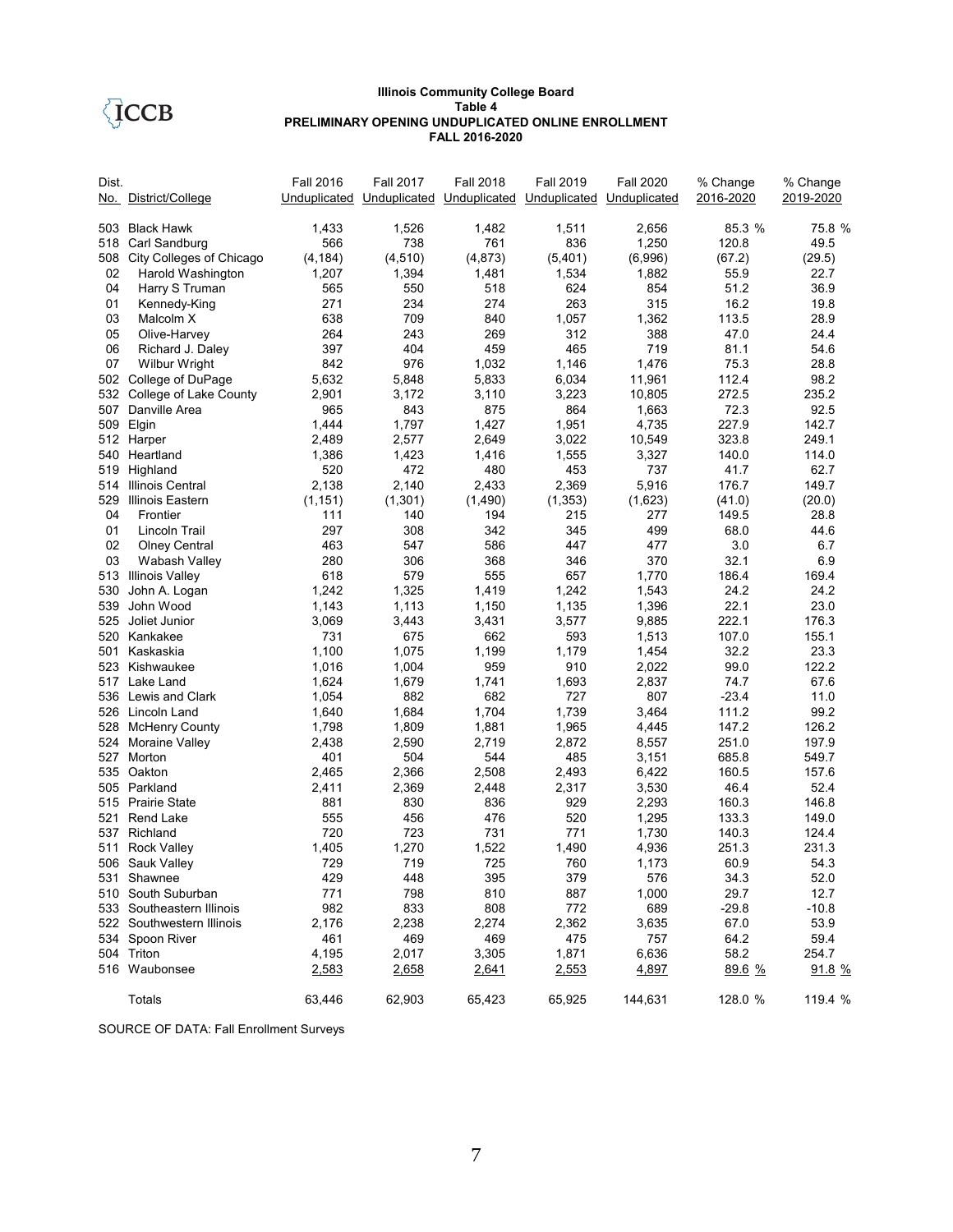#### **Illinois Community College Board Table 5 PRELIMINARY OPENING DUPLICATED ONLINE ENROLLMENT FALL 2016-2020**

| Dist.      | No. District/College                    | <b>Fall 2016</b><br>Duplicated | <b>Fall 2017</b><br>Duplicated | <b>Fall 2018</b><br>Duplicated | <b>Fall 2019</b><br>Duplicated | <b>Fall 2020</b><br>Duplicated | % Change<br>2016-2020 | % Change<br>2019-2020 |
|------------|-----------------------------------------|--------------------------------|--------------------------------|--------------------------------|--------------------------------|--------------------------------|-----------------------|-----------------------|
| 503        | <b>Black Hawk</b>                       | 2,381                          | 2,520                          | 2,404                          | 2,537                          | 6,971                          | 192.8 %               | 174.8 %               |
| 518        | Carl Sandburg                           | 855                            | 1,110                          | 1,215                          | 1,373                          | 2,746                          | 221.2                 | 100.0                 |
| 508        | City Colleges of Chicago                | (6,708)                        | (7, 232)                       | (7,687)                        | (8, 783)                       | (12, 840)                      | (91.4)                | (46.2)                |
| 02         | Harold Washington                       | 2,003                          | 2,315                          | 2,430                          | 2,648                          | 3,434                          | 71.4                  | 29.7                  |
| 04         | Harry S Truman                          | 860                            | 886                            | 826                            | 939                            | 1,388                          | 61.4                  | 47.8                  |
| 01         | Kennedy-King                            | 502                            | 374                            | 452                            | 446                            | 545                            | 8.6                   | 22.2                  |
| 03         | Malcolm X                               | 987                            | 1,084                          | 1,259                          | 1,662                          | 2,153                          | 118.1                 | 29.5                  |
| 05         | Olive-Harvey                            | 461                            | 388                            | 411                            | 545                            | 1,288                          | 179.4                 | 136.3                 |
| 06         | Richard J. Daley                        | 610                            | 662                            | 700                            | 756                            | 1,249                          | 104.8                 | 65.2                  |
| 07         | <b>Wilbur Wright</b>                    | 1,285                          | 1,523                          | 1,609                          | 1,787                          | 2,783                          | 116.6                 | 55.7                  |
| 502        | College of DuPage                       | 9,236                          | 9,634                          | 9,515                          | 9,944                          | 24,272                         | 162.8                 | 144.1                 |
| 532        | College of Lake County                  | 4,324                          | 4,668                          | 4,659                          | 5,056                          | 28,972                         | 570.0                 | 473.0                 |
| 507        | Danville Area                           | 3,896                          | 1,131                          | 1,506                          | 1,446                          | 1,763                          | $-54.7$               | 21.9                  |
| 509        | Elgin                                   | 2,547                          | 2,625                          | 2,615                          | 2,869                          | 7,597                          | 198.3                 | 164.8                 |
|            | 512 Harper                              | 3,705                          | 3,874                          | 3,969                          | 4,502                          | 29,689                         | 701.3                 | 559.5                 |
| 540        | Heartland                               | 2,098                          | 2,159                          | 2,250                          | 2,435                          | 8,884                          | 323.5                 | 264.8                 |
| 519        | Highland                                | 867                            | 763                            | 805                            | 799                            | 1,739                          | 100.6                 | 117.6                 |
| 514        | <b>Illinois Central</b>                 | 3,263                          | 3,338                          | 3,836                          | 3,754                          | 15,846                         | 385.6                 | 322.1                 |
| 529        | Illinois Eastern                        | (1,381)                        | (1,616)                        | (1,892)                        | (1,767)                        | (2, 140)                       | (55.0)                | (21.1)                |
| 04         | Frontier                                | 114                            | 176                            | 256                            | 280                            | 379                            | 232.5                 | 35.4                  |
| 01         | Lincoln Trail                           | 372                            | 400                            | 457                            | 521                            | 707                            | 90.1                  | 35.7                  |
| 02         | <b>Olney Central</b>                    | 596                            | 717                            | 758                            | 584                            | 616                            | 3.4                   | 5.5                   |
| 03         | Wabash Valley                           | 299                            | 323                            | 421                            | 382                            | 438                            | 46.5                  | 14.7                  |
| 513        | <b>Illinois Valley</b>                  | 942                            | 874                            | 811                            | 961                            | 5,225                          | 454.7                 | 443.7                 |
| 530        | John A. Logan                           | 1,952                          | 2,162                          | 2,217                          | 2,141                          | 2,850                          | 46.0                  | 33.1                  |
| 539        | John Wood                               | 1,991                          | 1,950                          | 2,029                          | 2,033                          | 2,844                          | 42.8                  | 39.9                  |
| 525        | Joliet Junior                           | 4,756                          | 5,368                          | 5,405                          | 5,778                          | 26,779                         | 463.1                 | 363.5                 |
| 520        | Kankakee                                | 1,061                          | 955                            | 991                            | 850                            | 3,759                          | 254.3                 | 342.2                 |
| 501        | Kaskaskia                               | 2,229                          | 2,000                          | 2,310                          | 2,294                          | 2,784                          | 24.9                  | 21.4                  |
| 523        | Kishwaukee                              | 1,748                          | 1,684                          | 1,564                          | 1,516                          | 6,053                          | 246.3                 | 299.3                 |
| 517        | Lake Land                               | 3,209                          | 3,318                          | 3,447                          | 3,354                          | 10,308                         | 221.2                 | 207.3                 |
| 536<br>526 | Lewis and Clark                         | 1,295                          | 1,044                          | 1,041                          | 1,147                          | 1,327                          | 2.5                   | 15.7<br>133.7         |
| 528        | Lincoln Land                            | 2,743<br>2,972                 | 2,847<br>2,944                 | 2,957<br>3,131                 | 3,056<br>3,192                 | 7,141<br>10,477                | 160.3<br>252.5        | 228.2                 |
| 524        | <b>McHenry County</b><br>Moraine Valley | 3,631                          | 3,961                          | 4,161                          | 4,382                          | 26,439                         | 628.1                 | 503.4                 |
| 527        | Morton                                  | 528                            | 658                            | 714                            | 656                            | 7,508                          | 1322.0                | 1044.5                |
| 535        | Oakton                                  | 3,601                          | 3,585                          | 3,794                          | 3,775                          | 16,597                         | 360.9                 | 339.7                 |
| 505        | Parkland                                | 3,699                          | 3,593                          | 3,780                          | 3,618                          | 5,771                          | 56.0                  | 59.5                  |
| 515        | <b>Prairie State</b>                    | 1,381                          | 1,294                          | 1,299                          | 1,551                          | 5,731                          | 315.0                 | 269.5                 |
| 521        | <b>Rend Lake</b>                        | 788                            | 697                            | 752                            | 838                            | 3,691                          | 368.4                 | 340.5                 |
| 537        | Richland                                | 1,189                          | 1,223                          | 1,218                          | 1,322                          | 4,126                          | 247.0                 | 212.1                 |
| 511        | <b>Rock Valley</b>                      | 2,051                          | 1,851                          | 2,294                          | 2,238                          | 14,168                         | 590.8                 | 533.1                 |
|            | 506 Sauk Valley                         | 1,077                          | 1,133                          | 1,135                          | 1,264                          | 3,763                          | 249.4                 | 197.7                 |
|            | 531 Shawnee                             | 699                            | 739                            | 594                            | 685                            | 1,228                          | 75.7                  | 79.3                  |
|            | 510 South Suburban                      | 1,172                          | 1,145                          | 1,156                          | 1,285                          | 1,480                          | 26.3                  | 15.2                  |
|            | 533 Southeastern Illinois               | 1,540                          | 1,430                          | 1,415                          | 1,379                          | 1,387                          | $-9.9$                | 0.6                   |
|            | 522 Southwestern Illinois               | 3,426                          | 3,588                          | 3,672                          | 3,982                          | 7,480                          | 118.3                 | 87.8                  |
|            | 534 Spoon River                         | 847                            | 868                            | 867                            | 914                            | 1,149                          | 35.7                  | 25.7                  |
|            | 504 Triton                              | 5,565                          | 3,056                          | 4,498                          | 2,840                          | 16,667                         | 199.5                 | 486.9                 |
|            | 516 Waubonsee                           | 4,343                          | 4,482                          | 4,497                          | 4,317                          | 11,271                         | 159.5 %               | 161.1 %               |
|            | Totals                                  | 101,696                        | 99,119                         | 104,102                        | 106,633                        | 351,462                        | 245.6 %               | 229.6 %               |

SOURCE OF DATA: Fall Enrollment Surveys